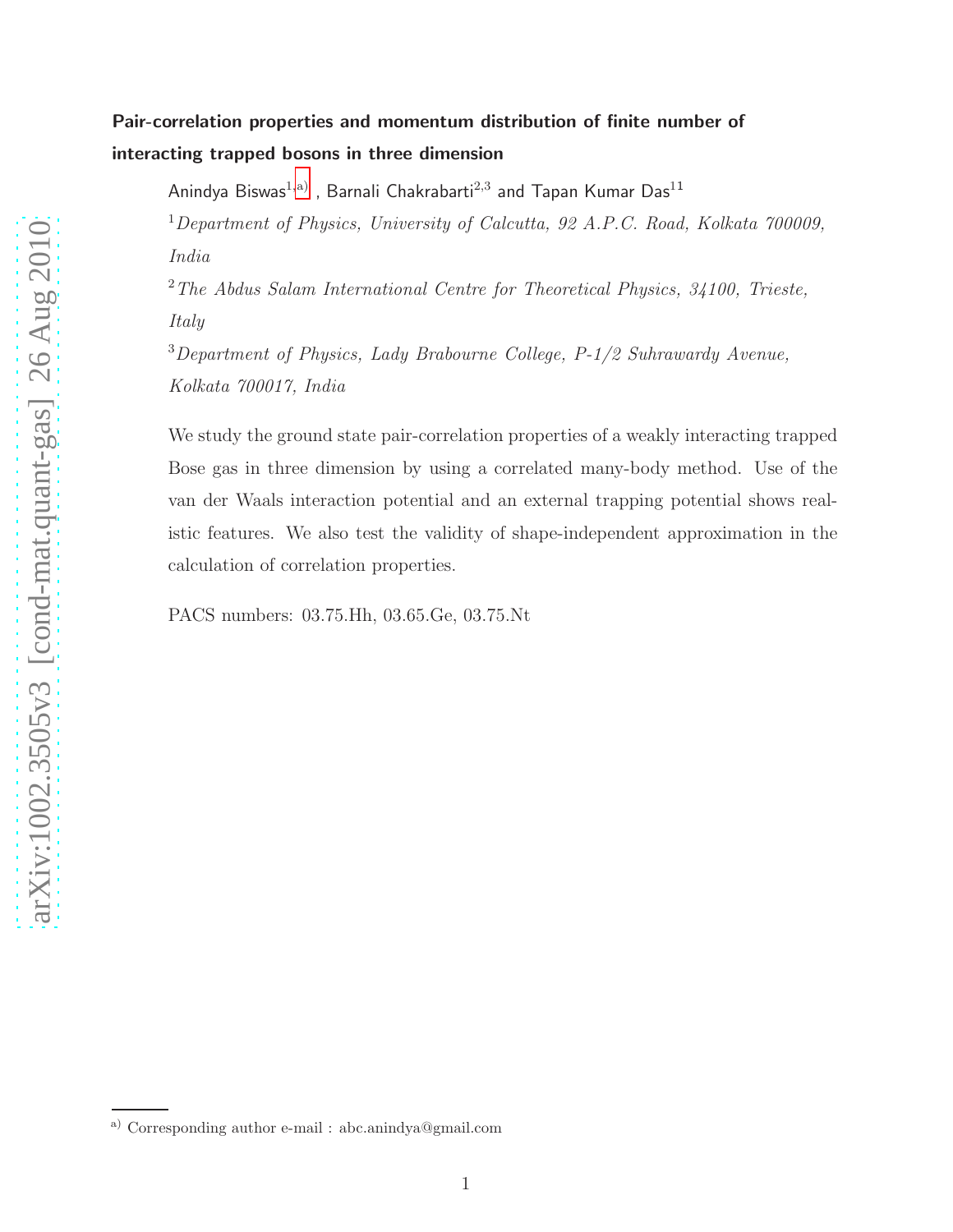## I. INTRODUCTION

The last two decades have been witness to intense activities in experimental and theoretical study of correlation properties of interacting quantum systems. The problem is still challenging and open in the quantum many-body systems which are non-integrable. The task becomes simplified for integrable systems like one dimensional uniform Bose gas described by the Lieb-Liniger (LL) model [1,2], which assumes that particles interact via a  $\delta$ -function repulsive potential. Since the experimental observation of Bose Einstein condensate (BEC) in ultracold trapped alkali atomic vapors, a lot of theoretical and experimental work has been done to study its correlation properties [3-12]. In the recent experimental situation, it is easy to achieve a quasi-one-dimensional strongly interacting degenerate Bose gas in a highly anisotropic trap [13-15] which is correctly described by the Lieb-Liniger model [16]. The complementary case is the weakly interacting (via finite range forces) trapped Bose gas. Although it is commonly believed that the Gross Pitaveskii (GP) equation is adequate for weakly interacting Bose gases, but a more rigorous and accurate many-body treatment, incorporating realistic interatomic interactions and interatomic correlations, is crucial for studying correlation properties in realistic condensates. The first motivation of the present work is to investigate the importance of finite size and trapping effects on the ground state correlation properties of ultracold atomic BECs. The second motivation of our study is to assess the validity of shape-independent approximation in the correlation properties. Dilute BECs are known to possess shape-independent (SI) property which is frequently described by the  $\delta$ -function potential, whose strength is proportional to the s-wave scattering length  $(a_s)$ . In the mean-field description, the effective interaction is determined by the factor  $Na<sub>s</sub>$  (where  $a<sub>s</sub>$  is expressed in units of oscillator length of the trap), whereas in the full many-body description we solve the many-body Schrödinger equation for different two-body potentials that generate identical  $a_s$ . Thus, our present calculation serves as a stringent test of the SI approximation and verifies whether the long range correlation at all affects the correlation properties or not. Inclusion of all possible two-body correlations in our ab initio many-body method correctly calculates correlation effects at zero temperature. Use of the realistic van der Waals interatomic potential with a long attractive tail provides the realistic aspects of the correlation function and its momentum distribution. Specially the effect of short range repulsion in the interatomic potential is expected to be reflected in the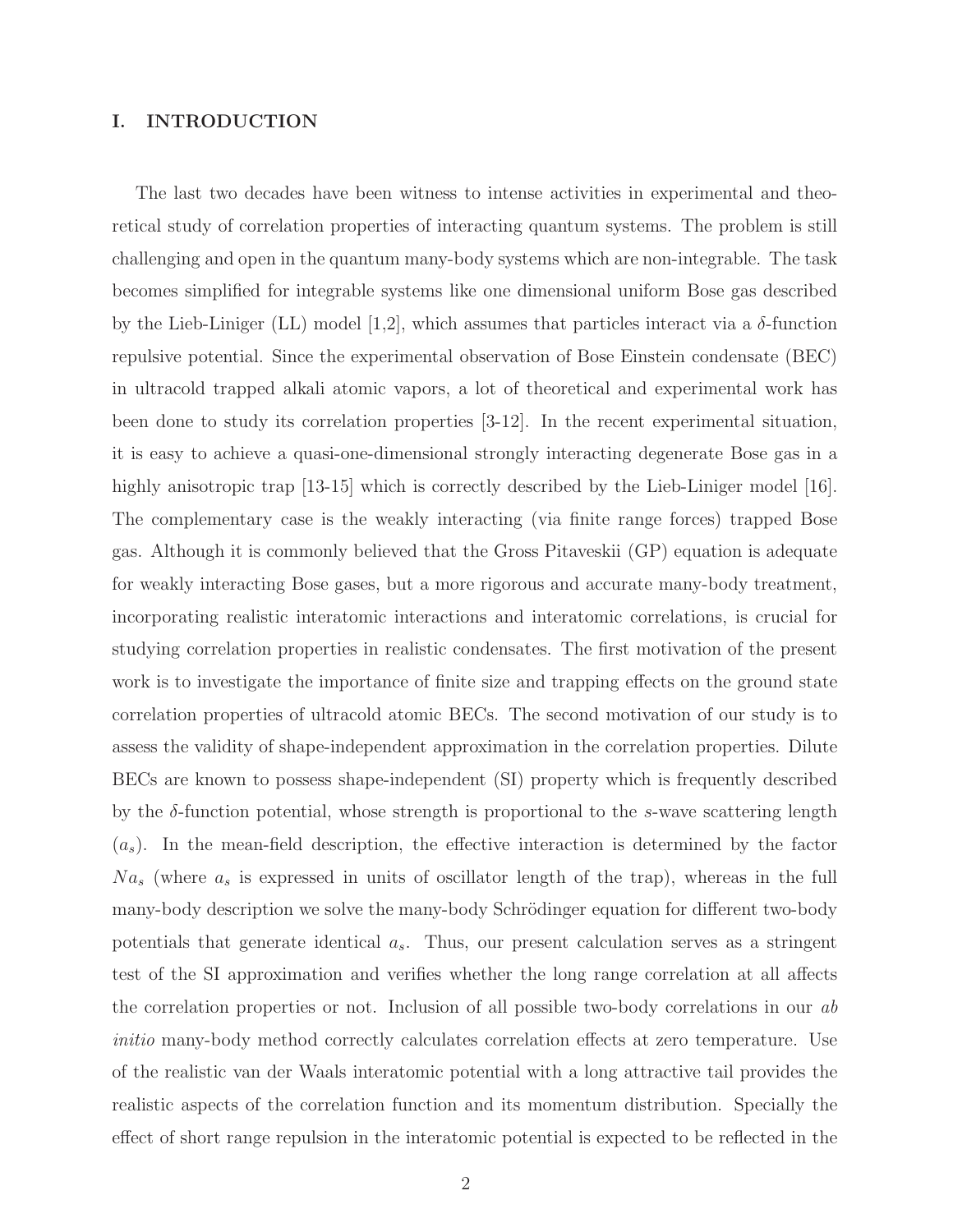pair correlation function.

The paper is organized as follows. In the next section, we briefly review our theoretical approach. In Section III, we present the results of our calculation of one-body density, pair distribution function and their momentum distributions. Finally, in Section IV we draw our conclusions.

# II. POTENTIAL HARMONIC EXPANSION METHOD

We adopt the potential harmonics expansion method together with a short range correlation function (CPHEM), which has already been established as a successful and useful technique for investigating BEC with realistic two-body interactions. In the following, we briefly describe the technique. Interested readers can find the details in Refs.<sup>[17](#page-15-0)-19</sup>.

We start with the many-body Schrödinger equation of  $A$  spinless bosons trapped in an isotropic harmonic oscillator potential of frequency  $\omega$  at zero temperature. The center of mass motion can be separated by introducing the center of mass vector  $(\vec{R})$  and  $N = A - 1$ Jacobi vectors  $\{\zeta_1, ..., \zeta_N\}$  defined as<sup>[20](#page-15-2)</sup>

$$
\vec{\zeta}_i = \sqrt{\frac{2i}{i+1}} \left( \vec{x}_{i+1} - \frac{1}{i} \sum_{j=1}^i \vec{x}_j \right), \quad (i = 1, ..., N), \tag{1}
$$

where  $\vec{x}_i$  is the position vector of the *i*-th particle. The relative motion of the system is described by

<span id="page-2-0"></span>
$$
\left[ -\frac{\hbar^2}{m} \sum_{i=1}^N \nabla_{\zeta_i}^2 + V_{trap}(\vec{\zeta}_1, ..., \vec{\zeta}_N) + V_{int}(\vec{\zeta}_1, ..., \vec{\zeta}_N) - E_R \right] \psi(\vec{\zeta}_1, ..., \vec{\zeta}_N) = 0,
$$
\n(2)

where  $V_{trap}$  and  $V_{int}$  are respectively the trapping and pair-wise interaction potentials, expressed in terms of the Jacobi vectors. The energy of the relative motion is  $E_R$ . Next hyperspherical variables are introduced by defining a 'hyperradius'

$$
r = \left[\sum_{i=1}^{N} \zeta_i^2\right]^{\frac{1}{2}},\tag{3}
$$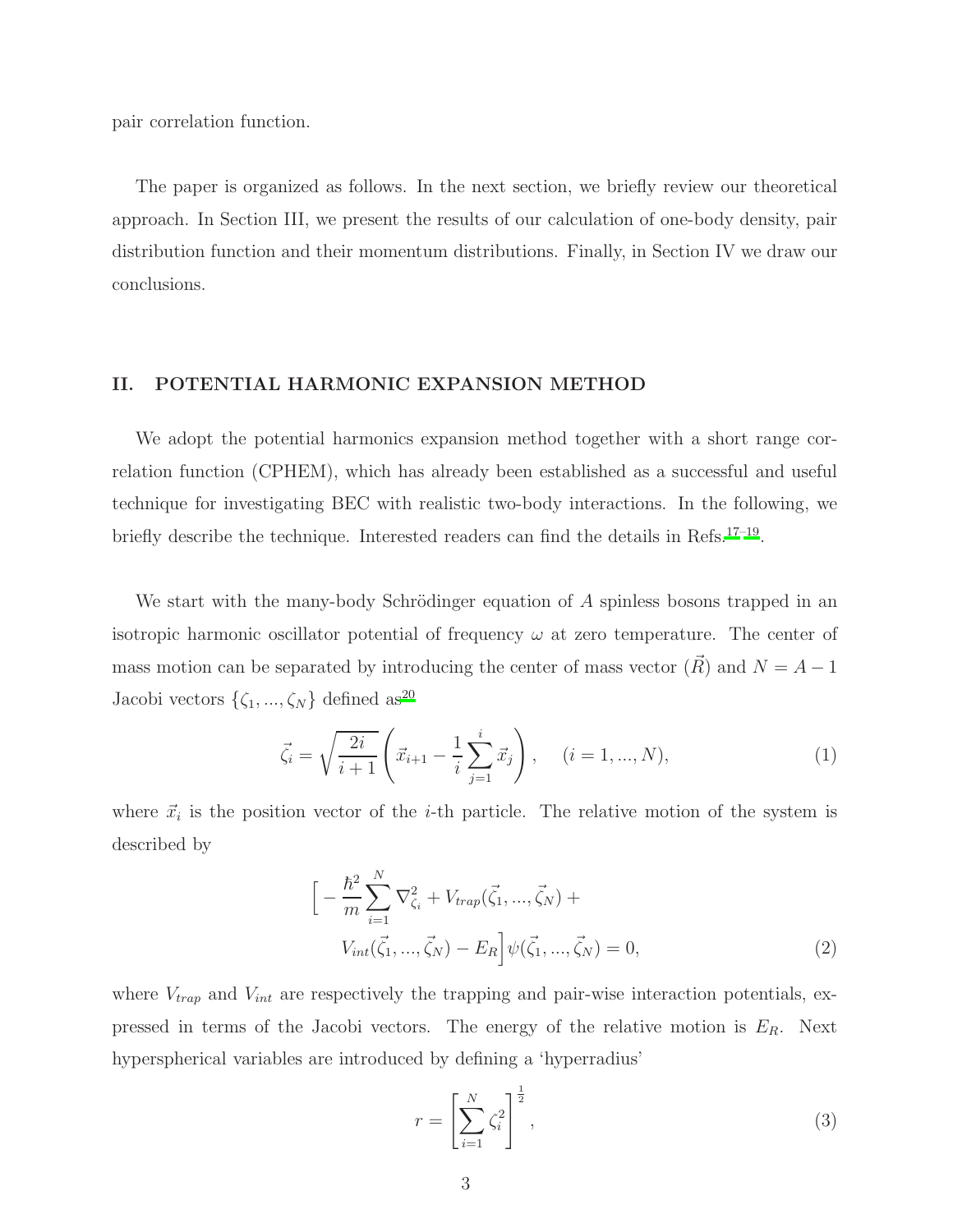and a set of  $(3N-1)$  'hyperangles', consisting of 2N polar angles of N Jacobi vectors and  $(N-1)$  angles defining their *relative lengths*<sup>[20](#page-15-2)</sup>. In the hyperspherical harmonics expansion method (HHEM) the N-body Schrödinger Equation [\(2\)](#page-2-0) is solved by expanding  $\psi$  in the complete set of hyperspherical harmonics (HH), which are the eigenfunctions of the N-dimensional Laplace operator (analogous to the spherical harmonics in three dimension)<sup>[20](#page-15-2)</sup>. Substitution of this in Eq. [\(2\)](#page-2-0) and projection on a particular HH results in a set of coupled differential equations. However imposition of symmetry of the wave function and calculation of the matrix elements are such formidable tasks that a practical solution for  $A > 3$  is nearly impossible. Moreover due to the fact that the degeneracy of the HH basis increases very rapidly with the increase in the grand orbital quantum number  $K^{20}$  $K^{20}$  $K^{20}$ , a convergent calculation using HHEM with the full HH basis is extremely computer intensive. This is the price one pays for keeping all many-body correlations. On the other hand, a typical experimental BEC is designed to be extremely dilute to eliminate the possibility of molecule formation through three-body collisions. Hence we assume that the probability of three and more particles to come within the range of interatomic interaction is negligible and the effect of the two-body correlations will be adequate for the full many-body wave function. Moreover, only two-body interactions are relevant. Therefore,  $\psi$  can be expressed in terms of Faddeev components  $\psi_{ij}$  of the  $(ij)$  interacting pair<sup>[21](#page-15-3)</sup>

$$
\psi = \sum_{i < j} \psi_{ij}(\vec{r}_{ij}, r). \tag{4}
$$

Since only two-body correlations are important,  $\psi_{ij}$  is a function of the interacting-pair separation  $r_{ij} = \vec{x}_i - \vec{x}_j$  and r only. Hence it can be expanded in the subset of HH needed for the expansion of the two-body interaction  $V(\vec{r}_{ij})$ . This subset is called the potential harmonics (PH) basis $^{21}$  $^{21}$  $^{21}$ . This results in a dramatic simplification in the analytic and computation works and it has been used upto  $14000$  bosons in the trap<sup>[18](#page-15-4)</sup>. In this procedure, a realistic interatomic interaction can be used. Such an interaction has a strongly repulsive core. Hence  $\psi_{ij}$  must be vanishingly small for small values of  $r_{ij}$ . But the first  $(K = 0)$ term of the PH basis is a constant<sup>[20](#page-15-2)</sup>. Hence to reproduce the short-range behaviour of  $\psi_{ij}$ correctly, a large number of PH basis functions is needed, which slows down the rate of convergence considerably. Hence, we introduce a 'short-range correlation function' in the  $PH$  expansion basis<sup>[22](#page-15-5)</sup>. In the zero temperature BEC, the kinetic energy of the interacting pair is practically zero. Therefore, the two-body collision process is determined entirely by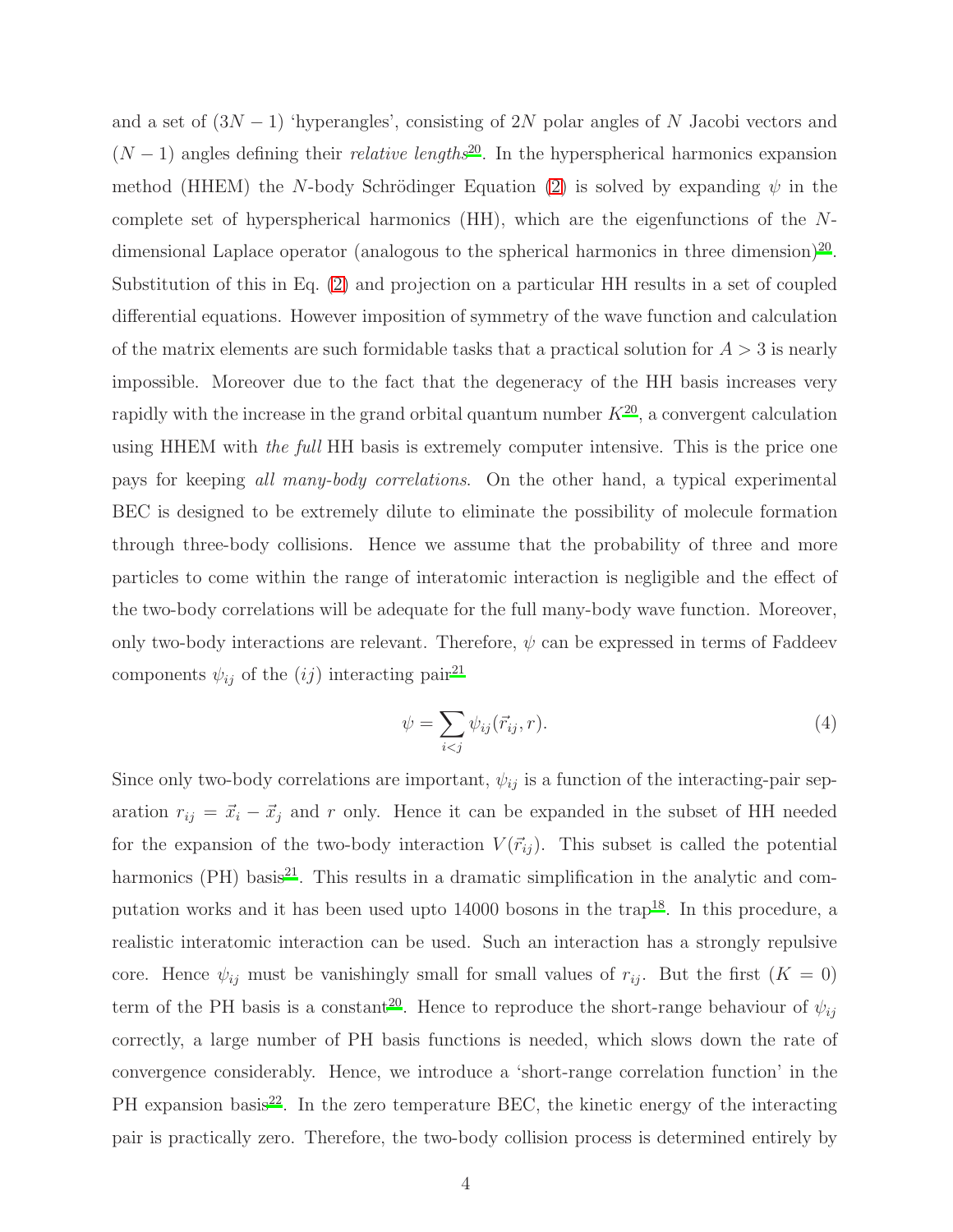the s-wave scattering length  $(a_s)$ . The small  $r_{ij}$  behavior of  $\psi_{ij}$  will be that of the zeroenergy wave function  $\eta(r_{ij})$  of the pair interacting via  $V(r_{ij})$ . Hence we introduce  $\eta(r_{ij})$  as a short-range correlation function in the  $PH$  expansion<sup>[19](#page-15-1)</sup>. We have checked explicitly that this improves the rate of convergence dramatically. In order that the small  $r_{ij}$  behavior of  $\psi_{ij}(r_{ij}, r)$  corresponds to the correct two-body interaction appropriate for the experimental  $a_s$ , we adjust the very short-range behavior of the interatomic interaction (in the case of the van der Waals potential used by us, it will be the hard-core radius  $r_c$ ) so that  $\eta(r_{ij})$ asymptotically becomes proportional to  $(1$  $a_s$  $r_{ij}$  $(2^2)$ . Substitution of this expansion of  $\psi$  in Eq. [\(2\)](#page-2-0) and projection on a particular PH gives rise to a set of coupled differential equations in  $r^{19}$  $r^{19}$  $r^{19}$ 

$$
\left[ -\frac{\hbar^2}{m} \frac{d^2}{dr^2} + \frac{\hbar^2}{mr^2} \{ \mathcal{L}(\mathcal{L} + 1) + 4K(K + \alpha + \beta + 1) \} + V_{trap}(r) - E_R \right] U_{Kl}(r) + \sum_{K'} f_{Kl} V_{KK'}(r) f_{K'l} U_{K'l}(r) = 0,
$$
\n(5)

where  $\mathcal{L} = l + (3A - 6)/2$ ,  $U_{Kl}(r) = f_{Kl} u_K^l(r)$ ,  $\alpha = \frac{3A - 8}{2}$  $\frac{1-8}{2}$  and  $\beta = l + \frac{1}{2}$  $\frac{1}{2}$ . Here, *l* is the orbital angular momentum of the system (assumed to be contributed by the interacting pair only) and  $u_K^l(r)$  is the coefficient of expansion of  $\psi_{ij}(r_{ij}, r)$  in the correlated PH basis, while  $f_{Kl}$ represents the overlap of the PH corresponding to the  $(ij)$ -partition with the sum of PHs of all partitions<sup>[18](#page-15-4)</sup>. Expressions for the potential matrix element  $V_{KK'}(r)$  and  $f_{Kl}$  can be found in Ref.[18](#page-15-4)[,19](#page-15-1) .

Eq. (5) is solved by hyperspherical adiabatic approximation  $(HAA)^{24}$  $(HAA)^{24}$  $(HAA)^{24}$ , for which we assume that the hyperangular motion is much faster than the hyperradial motion. Consequently, the former can be separated adiabatically and solved to obtain an effective potential as a parametric function of  $r$ , in which the hyperradial motion takes place. The hyperangular motion is effectively solved by diagonalizing the potential matrix  $V_{KK'}(r)$  together with the hyper-centrifugal potential of Eq. (5) to get the lowest eigenvalue  $\omega_0(r)$  [corresponding eigen column vector being  $\chi_{K0}(r)$ , which is the effective potential for the hyperradial motion. Finally, the adiabatically separated hyperradial equation

$$
\[ -\frac{\hbar^2}{m}\frac{d^2}{dr^2} + \omega_0(r) + \sum_K |\frac{\chi_{K0}(r)}{dr}|^2 - E_R \] \zeta_0(r) = 0. \tag{6}
$$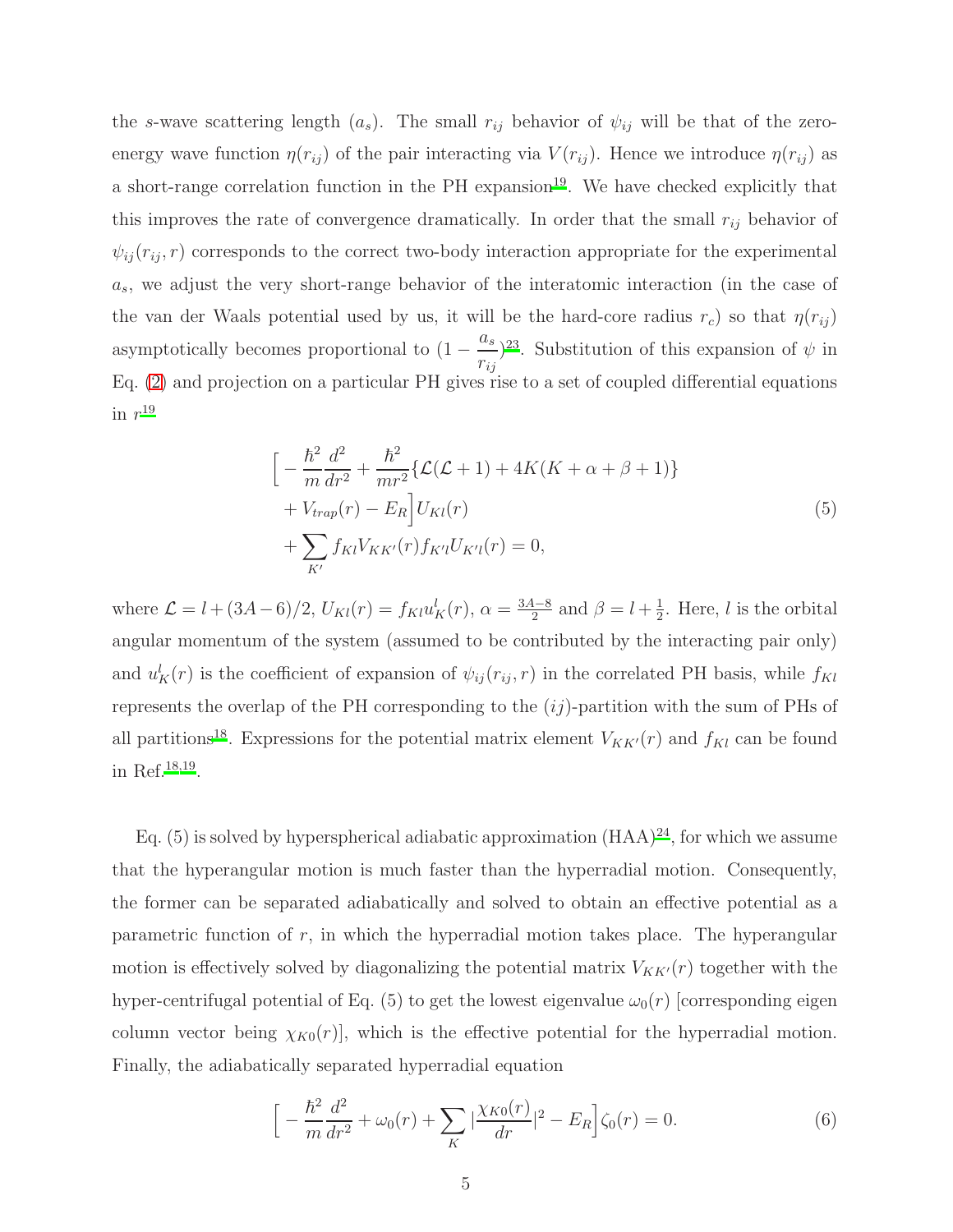is solved subject to appropriate boundary conditions to get  $E_R$  and the hyperradial wave function  $\zeta_0(r)$ . The many-body wave function can be constructed in terms of  $\zeta_0(r)$  and  $\chi_{K0}(r)^{24}.$  $\chi_{K0}(r)^{24}.$  $\chi_{K0}(r)^{24}.$ 

### III. RESULTS

Now in order to study the correlation properties of the interacting Bose gas we choose a realistic interatomic potential having a strong repulsive core at a small separation and an attractive tail at large atomic separations. This is approximately represented by the van der Waals potential with a hard core of radius  $r_c$  and a  $\frac{1}{r^6}$  attractive tail, viz.  $V(r_{ij}) = \infty$ , for  $r_{ij} \leq r_c$  and  $C_6$  $r^6_{ij}$ for  $r_{ij} > r_c$ . The effective interaction is characterized by the s-wave scattering length  $(a_s)$ , which depends strongly on  $r_c^{23}$  $r_c^{23}$  $r_c^{23}$ . Usually the potentials are chosen to be purely attractive or purely repulsive according to whether  $a_s$  is negative or positive respectively. In our many-body calculation, we solve the zero-energy two-body Schrödinger equation with  $V(r_{ij})$  to obtain  $a_s^{19,23}$  $a_s^{19,23}$  $a_s^{19,23}$  $a_s^{19,23}$ . The value of  $r_c$  is adjusted so that  $a_s$  has the values corresponding to the JILA experiments<sup>[25](#page-15-8)[,26](#page-15-9)</sup>. A typical value of  $r_c$  is of the order of 10<sup>-3</sup> o.u. In atomic units this is a few tens of Bohr, which is larger than the atomic radius. Note that  $r_c$  is expected to be larger than the atomic radius, as the van der Waals potential with the hard core of radius  $r_c$  is the *effective potential* which produces the correct experimental zero-energy scattering cross-section (given by  $a_s$ ).

# A. One-body density

We define the one-body density, as the probability density of finding a particle at a distance  $\vec{r}_k$  from the center of mass of the condensate

$$
R_1(\vec{r}_k) = \int_{\tau'} |\psi|^2 d\tau' \tag{7}
$$

where  $\psi$  is the full many-body wave function and the integral over the hypervolume  $\tau'$ excludes the variable  $\vec{r}_k$ . After a lengthy but straightforward calculation we arrive at a closed form given by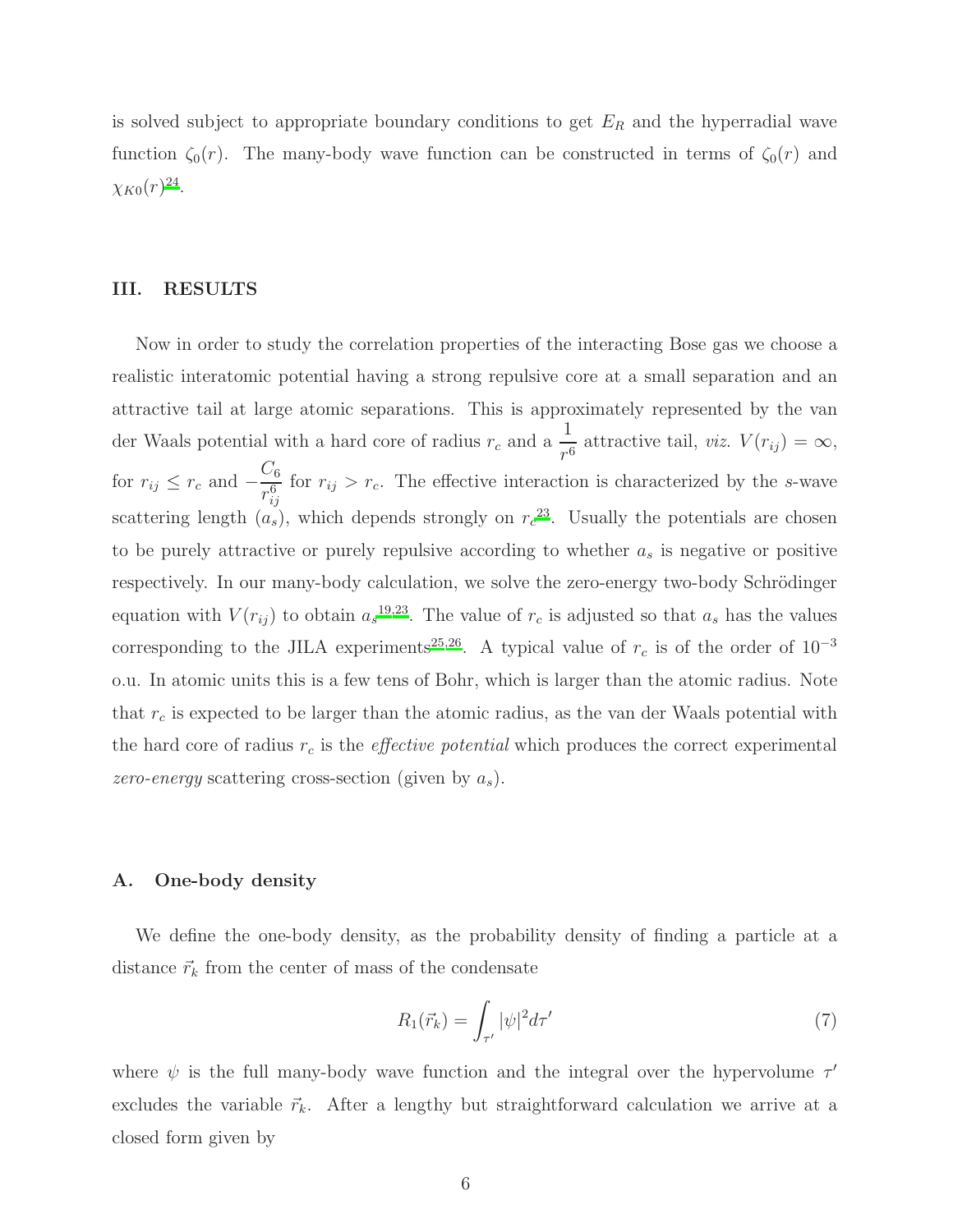$$
R_{1}(\vec{r}_{k}) = \sqrt{2} \int_{0}^{\infty} \int_{-1}^{1} 2^{\alpha} \left[ \frac{1}{\pi^{3/2}} \frac{\Gamma((D-3)/2)}{\Gamma((D-6)/2)} \right] \left[ \zeta_{0}(r') \right]^{2}
$$

$$
\sum_{KK'} \chi_{K0}(r') \chi_{K'0}(r') (f_{K1}f_{K'l})^{-1} (h_{K}^{\alpha\beta} h_{K'}^{\alpha\beta})^{-1/2} P_{K}^{\alpha\beta}(z)
$$

$$
P_{K'}^{\alpha\beta}(z) r'^{D-4} \sqrt{\frac{1+z}{2}} \left( \sqrt{\frac{1-z}{2}} \right)^{D-8}
$$

$$
\left( \sqrt{r'^{2} + 2r_{k}^{2}} \right)^{-(D-1)} dr' dz,
$$
(8)

where  $D = 3A - 3$  and  $h_K^{\alpha\beta}$  is the norm of the Jacobi polynomial  $P_K^{\alpha\beta}(z)$ .

The one-body density contains information regarding one particle aspect of the bosonic system. Although it is not directly measurable but in the interferometry experiment one can indirectly explore it<sup>[6](#page-15-10)[,7](#page-15-11)</sup>. In Fig.1 we present calculated one-body density as a function of the distance from the trap centre for a repulsive interaction corresponding to  $a_s = .00433$ o.u. for 10000  ${}^{87}$ Rb atoms in the JILA trap<sup>[25](#page-15-8)</sup>. In our calculation, length and energy are measured in oscillator units (o.u.) of length  $(a_{ho} = \sqrt{\frac{\hbar}{m\omega}})$  and energy  $(\hbar\omega)$  respectively. For comparison, we also include the mean-field results. The effect of interaction is revealed by the deviation from the Gaussian profile. To explore the effect of interaction, we also calculate one-body density for a smaller  $a_s$  value viz.,  $a_s = 2.09 \times 10^{-4}$  o.u. for the same number of particles. Since the trapped condensate is always stable even for a large  $A$ , we see appreciable changes in  $R_1(\vec{r}_k)$  as  $a_s$  decreases. For small  $a_s$ , the density distribution is sharper as the correlations induced by the interactions are weak, while for the larger  $a_s$ , the peak is flatter with a larger width. In Fig. 2 we present calculated one-body density for an attractive BEC with  $a_s = -1.836 \times 10^{-4}$  o.u for different number of <sup>85</sup>Rb atoms in the JILA trap<sup>[26](#page-15-9)</sup>. The effective interaction parameter is  $\lambda = A|a_s|/a_{ho}$ . For  $A=100$ ,  $\lambda$  is small and the system exhibits weak one-body density which extends to the trap size. Increasing A gradually, the net effective attraction becomes strong and the density becomes sharply peaked at a smaller distance.

Taking the Fourier transform of  $R_1(\vec{r}_k)$ , we obtain the one-body momentum distribution. One-body density is an abstract concept. However, its fourier transform gives the experimentally measurable quantity, the momentum distribution. In Fig. 3, we plot our results for repulsive interactions. It evolves from a Gaussian in the noninteracting limit to a curve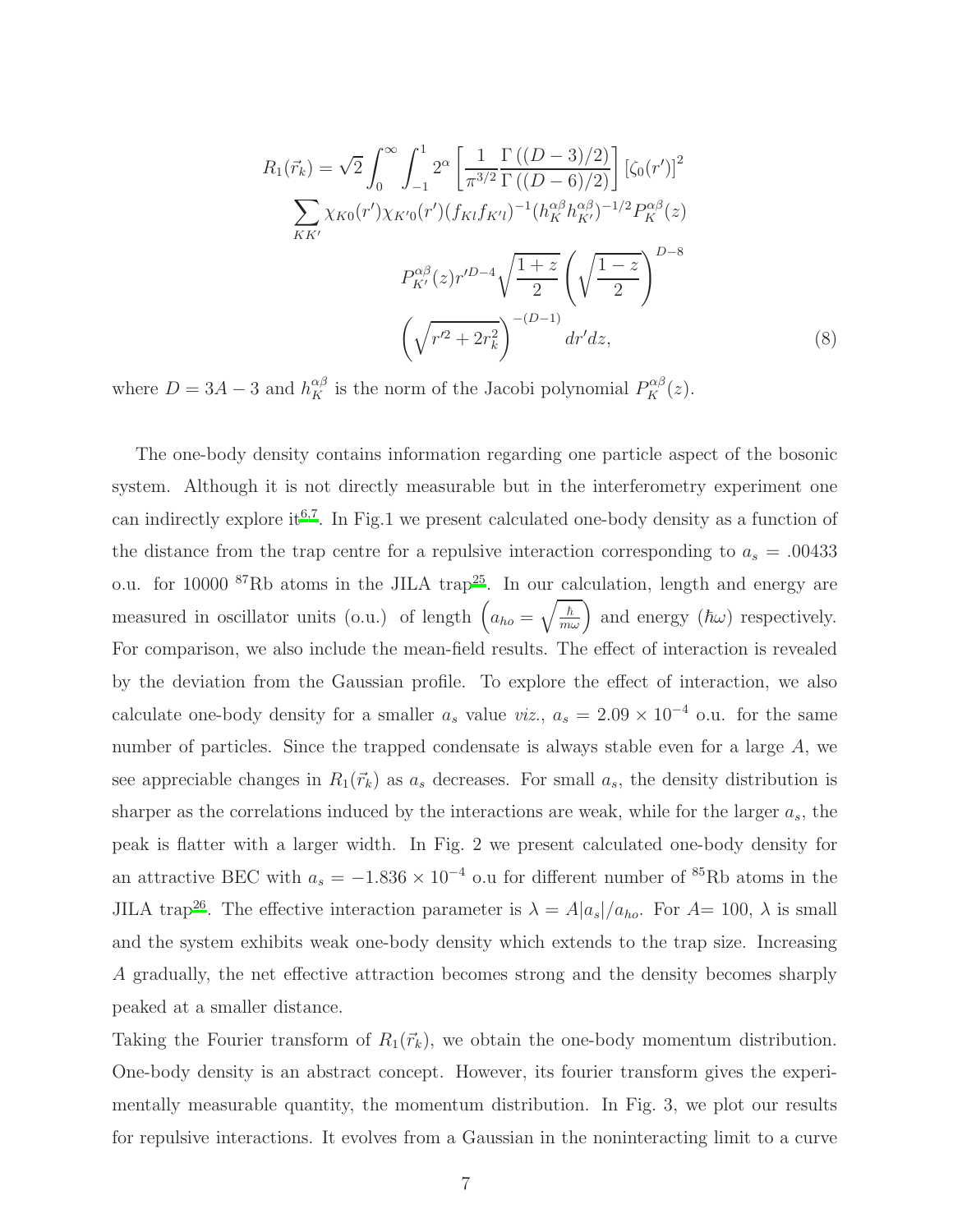

FIG. 1. (Color online) One-body density distribution as a function of  $r_k$  (in o.u.) for a repulsive BEC with A=10000 bosons. The choice of  $a_s = 0.00433$  o.u. corresponds to <sup>87</sup>Rb experiment in the JILA trap. PHEM corresponds to our present many-body results and GP corresponds to mean-field results.



FIG. 2. (Color online) One-body density distribution as a function of  $r_k$  (in o.u.) for an attractive interaction ( $a_s = -1.836 \times 10^{-4}$  o.u. for <sup>85</sup>Rb atoms in the JILA trap), for various indicated values of particle numbers.

having a sharper peak, as the net interaction increases. The peak at  $k = 0$  becomes more pronounced with increase in effective repulsion, whereas for weak interaction it develops a long-range tail in the momentum space. The momentum is being redistributed to higher  $k$ values. The width of the low-momentum peak for  $a_s = 0.00433$  o.u. and  $A = 10000$  is about  $0.7 \ \mu m^{-1}$ .

We have remarked earlier that with recent progress in creating atomic clouds with large dipole moment, interest has been shifted to longer range interaction instead of taking only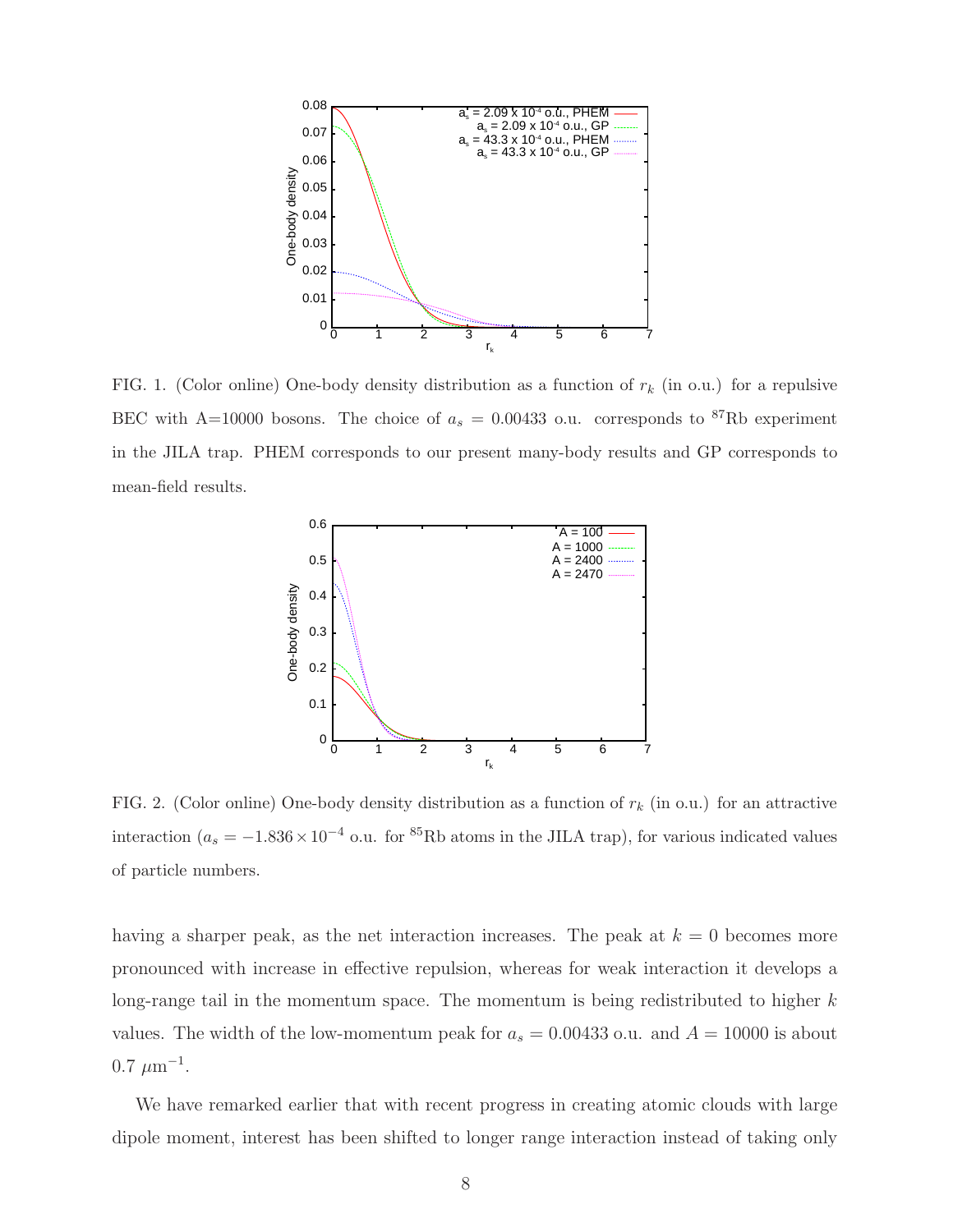

FIG. 3. (Color online) Calculated one-body momentum distribution for the repulsive BEC for different values of A and  $a_s$ . The choice of  $a_s = 0.00433$  o.u. corresponds to <sup>87</sup>Rb experiment in JILA trap. All quantities are in appropriate oscillator units.

contact interaction. Thus, even in the low-density limit the use of a realistic interatomic interaction potential in the many-body calculation has been emphasized by several authors [27- 29]. The van der Waals potential is an ideal choice as it properly takes care of the effect of realistic dipole-dipole interaction. The strength of the van der Waals interaction  $C_6$  changes widely from a small value for H atoms to a high value for Cs atoms. Hence, to see how the one-body density is affected by the strength of the long-range tail of the two-body potential, we select three different values of  $C_6$  in addition to the actual experimental value – one below and two above. These are (in o.u.):  $5 \times 10^{-11}$ ,  $6.489755 \times 10^{-11}$ ,  $8.5 \times 10^{-11}$ ,  $8 \times 10^{-10}$ , the second one being the experimental value. For each value of  $C_6$ , we calculate corresponding  $r_c$  as before, such that  $a_s$  has the experimental value 0.00433 o.u. For each set of  $(C_6, r_c)$ , we solve the many-body Schrödinger equation as before. Calculated one-body density for different sets are shown in Fig. 4 for 10000 bosons. We observe that the one-body density of the inhomogeneous gas for different two-body potentials are almost indistinguishble; i.e. independent of the shape of  $V(r_{ij})$ . Our numerical calculations confirm that one-body density is absolutely determined (within numerical errors) by the parameter  $a_s$  only.

This is in contrast with ref.<sup>[29](#page-15-12)</sup>, where ground state energy of the condensate was found to depend on the shape of the potential. Thus the one-body density does not depend strongly on the shape of the interaction potential, while the ground state energy does.

An explanation of the above observation is as follows. The total condensate energy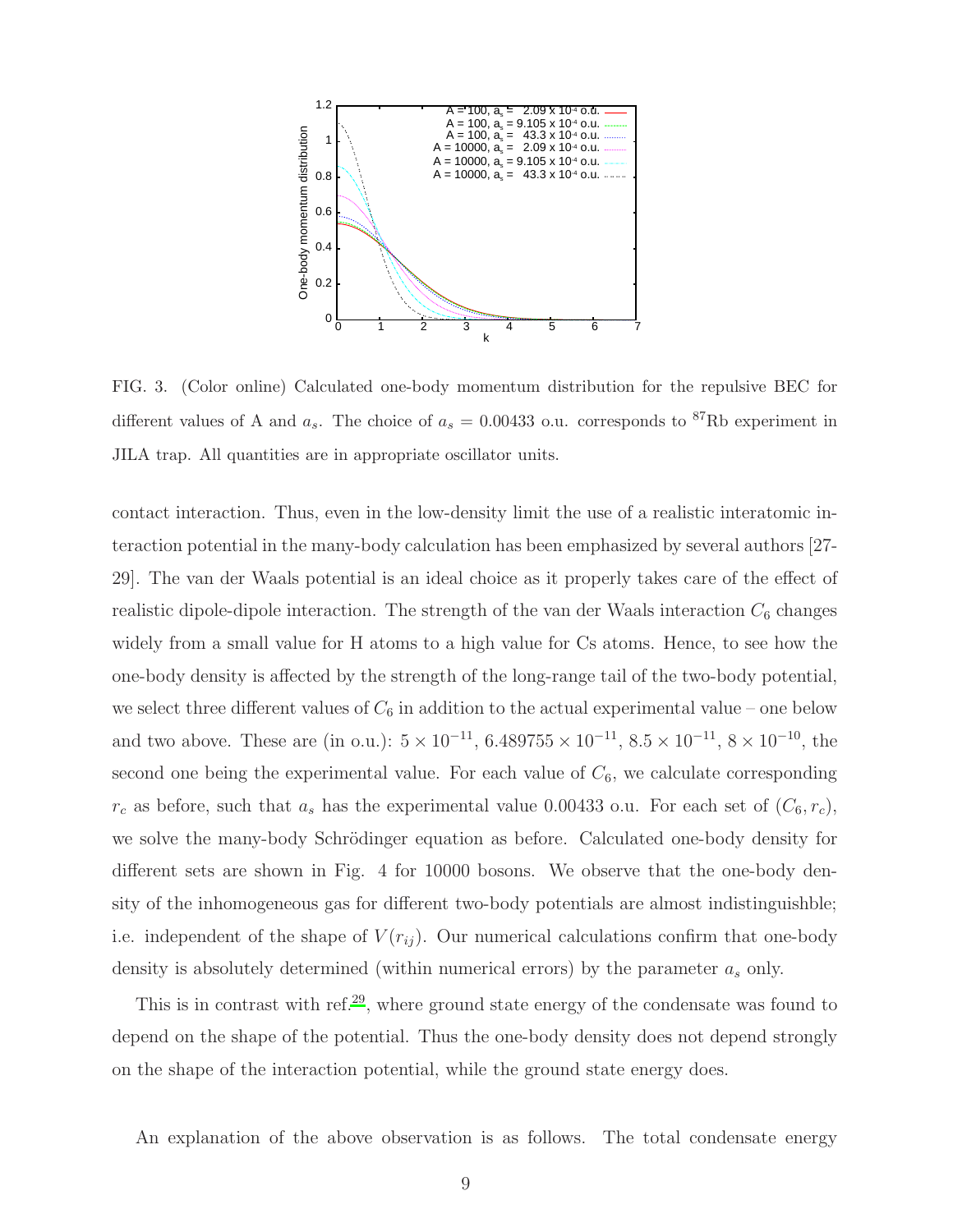

FIG. 4. (Color online) One-body density distribution for the repulsive BEC with several  $C_6$  parameters, all of which correspond to the identical  $a_s = 0.00433$  o.u., with 10000  ${}^{87}$ Rb atoms in the JILA trap. All quantities are in oscillator units.

depends on the minimum of the well, in addition to the actual shape of the lowest eigen potential. In Table 1, we present the dependence of the position  $(r_m)$  and the value  $(\omega_{0m})$  of the minimum of lowest eigen potential for different values of  $C_6$  parameter, corresponding to the same  $a_s$ .

Table 1. Dependence of  $r_m$  and  $\omega_{0m}$  on  $C_6$  (corresponding to  $a_s = 0.00433$ ) for  $A = 10000$ atoms (all quantities are expressed in o.u.).

| $C_6$                                | $r_m$ | $\omega_{0m}$ |
|--------------------------------------|-------|---------------|
| $5.0 \times 10^{-11}$ 339.92 48792.7 |       |               |
| $6.4 \times 10^{-11}$ 339.47 48668.7 |       |               |
| $8.5 \times 10^{-11}$ 339.04 48546.3 |       |               |
| $8.0 \times 10^{-10}$ 338.93 48517.8 |       |               |

We observe that, as  $C_6$  increases,  $\omega_{0m}$  decreases appreciably, while position of the minimum of effective many-body potential changes by a small amount. In the next sub-section, we will see that the shape of the  $\omega_0(r)$  curve remains practically unchanged. As the total condensate energy depends on the depth of the potential, as well as on its shape (stiffness), we observe that the ground state energy decreases gradually with increase in  $C_6^{29}$  $C_6^{29}$  $C_6^{29}$ . Thus the shape independence hypothesis is violated for the total energy. However, the one-body density distribution is given by the many-body wave function, which is independent of the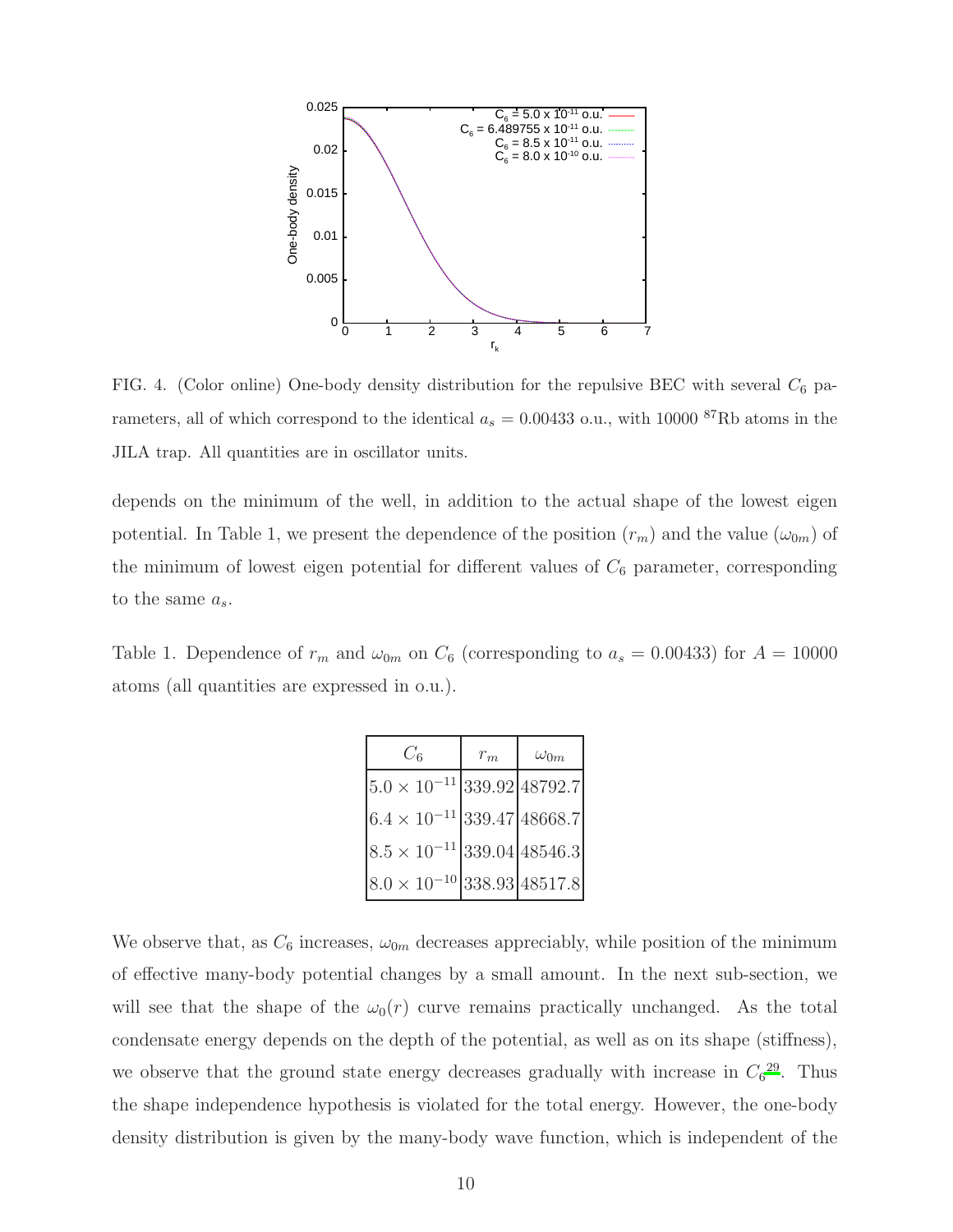minimum of the potential, but depends only on its shape. Hence it remains unchanged with change in  $C_6$  parameter and shape independence of the one-body density profile is satisfied.

#### B. Pair distribution function

Another key quantity is the pair distribution function  $R_2(r_{ij})$ , which determines the probability of finding the  $(ij)$ -pair of particles at a relative separation  $r_{ij}$ . The study of pair correlation is important, since the interatomic interactions play a crucial role as there are two competing interaction length scales. When the atoms try to form clusters, a strong very short range repulsion in atomic interaction comes into play. As atoms repel each other strongly at very small separations it is impossible to get some non-vanishing value of  $R_2(r_{ij})$ at  $r_{ij} = 0$ . We calculate it as

$$
R_2(r_{ij}) = \int_{\tau''} |\psi|^2 d\tau'', \tag{9}
$$

where  $\psi$  is the many-body wavefunction and the integral over the hypervolume  $\tau''$  excludes integration over  $r_{ij}$ . Again after a lengthy calculation we can put it in a closed form given by

$$
R_2(r_{ij}) = \sqrt{2} \int_{-1}^{1} \left(\frac{1-z}{2}\right)^{\alpha} \left(\zeta_0 \left(r_{ij}\sqrt{\frac{2}{1+z}}\right)\right)^2
$$

$$
\sum_{KK'} \left(\frac{h_K^{\alpha\beta}}{2^{\alpha}}\right)^{-1/2} \left(\frac{h_{K'}^{\alpha\beta}}{2^{\alpha}}\right)^{-1/2} (f_{Kl}f_{K'l})^{-1}
$$

$$
\chi_{K0}(r)\chi_{K'0}(r)P_K^{\alpha\beta}(z)P_{K'}^{\alpha\beta}(z)dz.
$$
(10)

We plot  $R_2(r_{ij})$  in Fig. 5 for the attractive interaction with different particle numbers. As mentioned earlier, pair correlation vanishes as  $r_{ij} \rightarrow 0$ , due to the strong interatomic repulsion and it cannot extend beyond the size of the condensate. Hence  $R_2$  is peaked at some intermediate value of  $r_{ij}$ . For weak interactions (small  $\lambda$ ), the correlation length is large. However as the effective attractive interaction increases, two interacting particles come closer and the pair-correlation length decreases; the pair distribution function becomes sharply peaked. It indicates stronger pair correlation in the system, in agreement with expectations. However our results are at variance with those obtained in LL model<sup>[8](#page-15-13)</sup>, which describes uniform systems with no confinement. Consequently pair correlation function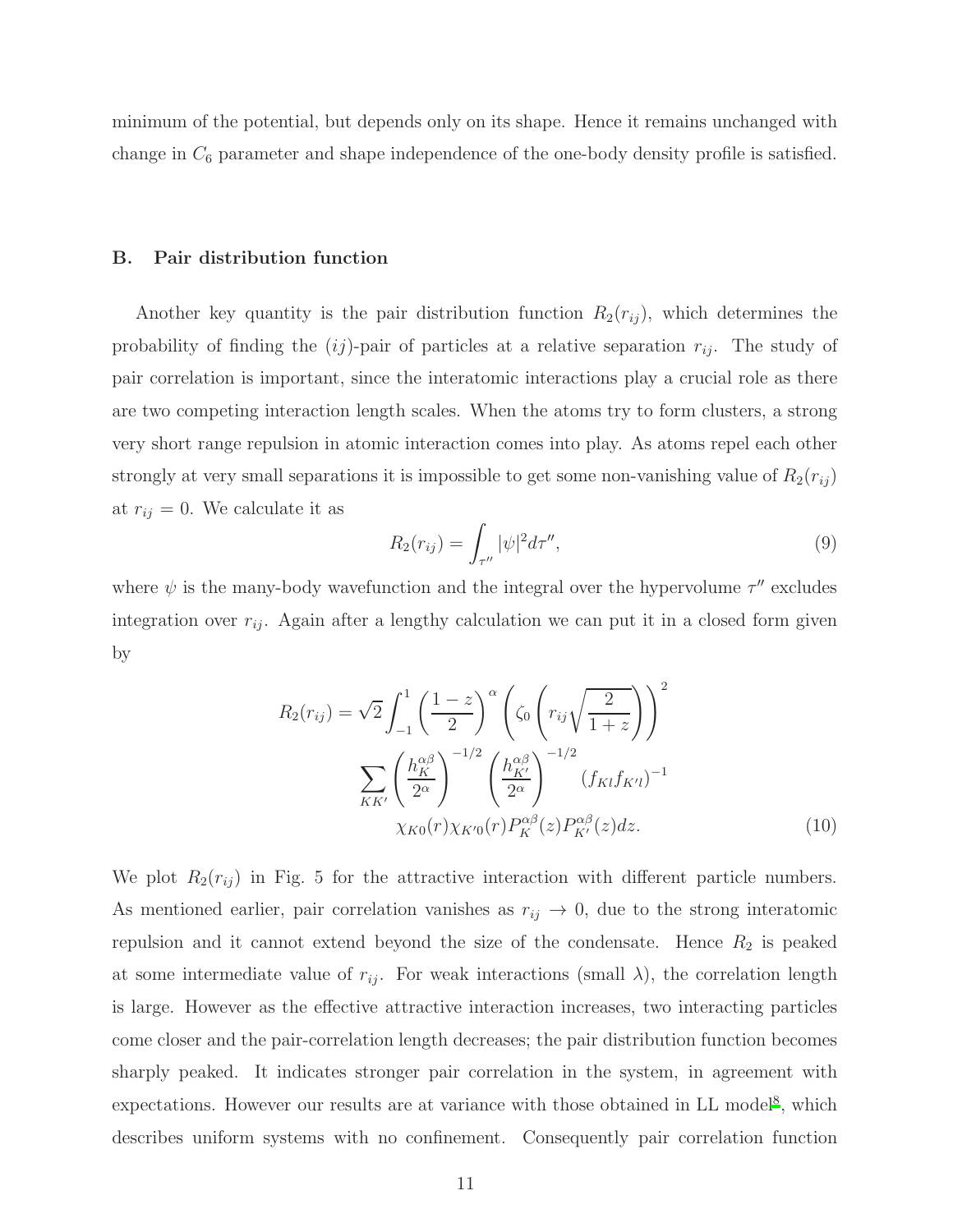approaches its maximum asymptotically, whereas in our confined three dimensional case, it vanishes asymptotically. When A is increased to 2470, which is very close to the critical number ( $A_{cr} \simeq 2475$ ), the effect is quite prominant. As the width of the curves decrease with increase in effective attractive interaction, the interacting pair becomes more localized. This manifests the possiblity of clustering due to large two-body interaction and threebody recombination, if the attraction becomes strong enough. This will lead to an eventual collapse of the attractive condensate, when the pair-correlation length will drastically reduce to a very small value and the condensate will be destroyed.



FIG. 5. (Color online) Plot of pair distribution function  $(R_2(r_{ij}))$  against  $r_{ij}$  (in o.u.) for an attractive Bose gas with different particle numbers in the trap.

Two-particle correlation is directly related with pair inelastic processes and can be directly measured in photoassociation in interatomic collisions. As the attractive interaction increases, the gas becomes highly correlated and different inelastic processes may take place. The opposite case is the repulsive Bose gas where the pair inelastic process will be suppressed with increase in interaction. For completeness, in Fig. 6 we plot the relative momentum distribution obtained as the Fourier transform of  $R_2(r_{ij})$  for various particle numbers for <sup>87</sup>Rb condensate in the JILA trap, with  $a_s = 0.00433$  o.u. (100 a.u.). The width of the curve decreases and exhibits a sharp peak at  $k = 0$ , whose height increases with increasing number of particles.

Lastly to visualize the effect of different strength parameter  $C_6$  on the pair-correlation, we plot  $R_2(r_{ij})$  against  $r_{ij}$  for the previous sets of potential parameters in Fig. 7. We find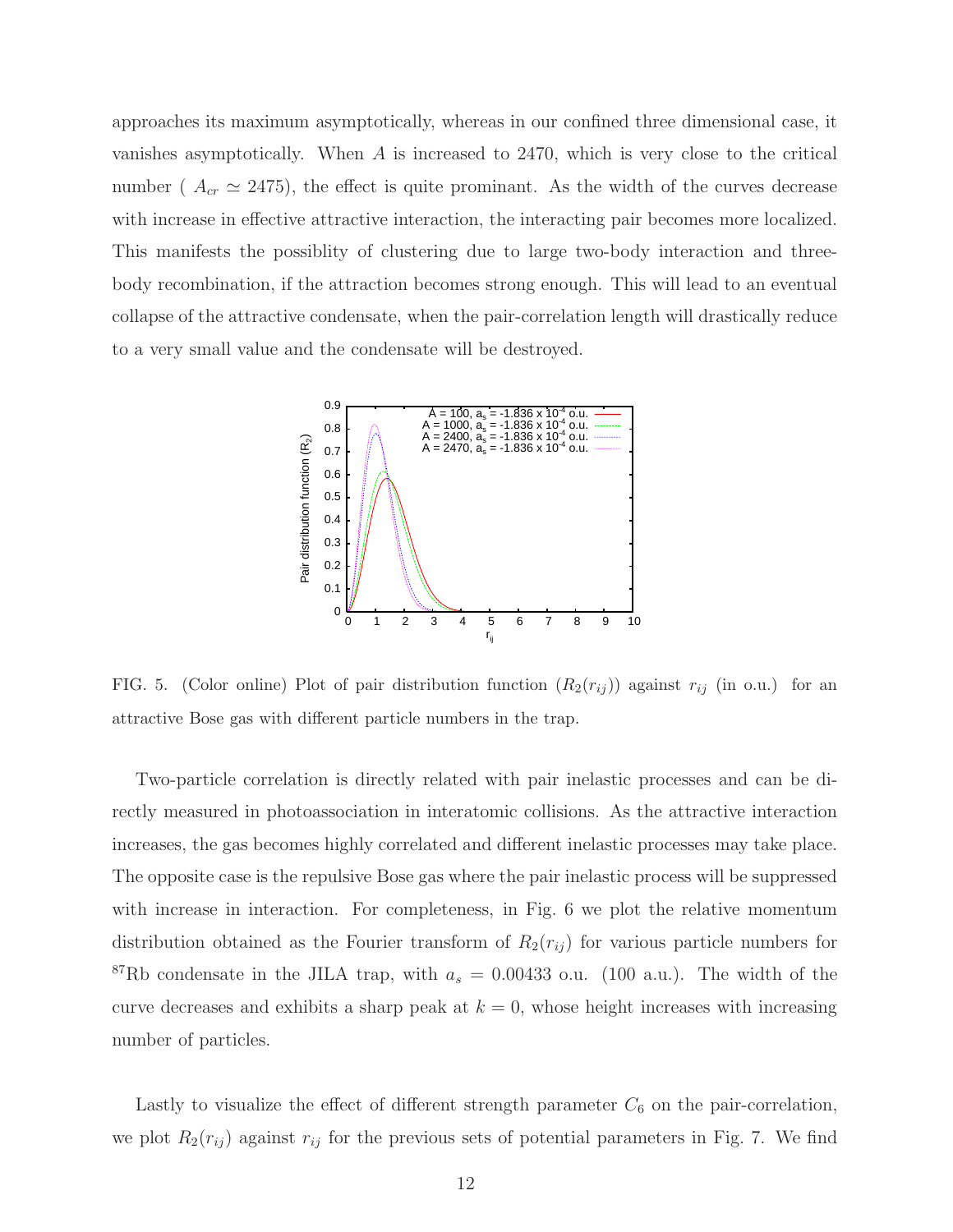

FIG. 6. (Color online) Plot of relative momentum distribution against k (in  $(0. u.)^{-1}$ )for various indicated values of particle numbers. The choice of  $a_s = 0.00433$  o.u. corresponds to <sup>87</sup>Rb experiment in JILA trap.

that different interatomic potential shapes corresponding to the same  $a_s$  produce identical correlation properties, which indicates that the calculated property is independent of the shape of the two-body potential. The fact that the ground state energy is dependent on the shape of the two-body potential<sup>[29](#page-15-12)</sup> whereas the one-body density and the pair distribution function are not, can be attributed to the fact that the many-body wave function remains invariant irrespective of the variation of the shape of the two-body potential due to variation of  $(C_6, r_c)$  for the same value of  $a_s$ . Note that the condensate wave function in the hyperradial space  $\zeta_0(r)$  is obtained by solving the hyperradial equation (6) in the effective many-body potential  $\omega_0(r)$ . The shape and stiffness of this effective potential remain unchanged for the same value of  $a_s$ , irrespective of the variation of the shape of the two-body potential. However, as discussed earlier, the position and value of the minimum of the effective many-body potential change with the variation of the parameter  $C_6$ . To demonstrate this, we plot the effective many-body potential  $\omega_0(r)$  as a function of r for various values of  $C_6$  in Fig. 8. The curves have been shifted both vertically and horizontally in order that the minima coincide (both in position and value). One observes that all the curves overlap completely (within numerical errors) showing that the shape and stiffness of the effective potential remain invariant. Hence the kinetic energy and the wave function remain unchanged, while potential energy and the total energy change with change of  $C_6$ . By direct numerical calculation, we have checked that the change of kinetic energy is very small compared with that of the total energy, as  $C_6$  varies. Therefore the ground state energy is shape dependent, whereas the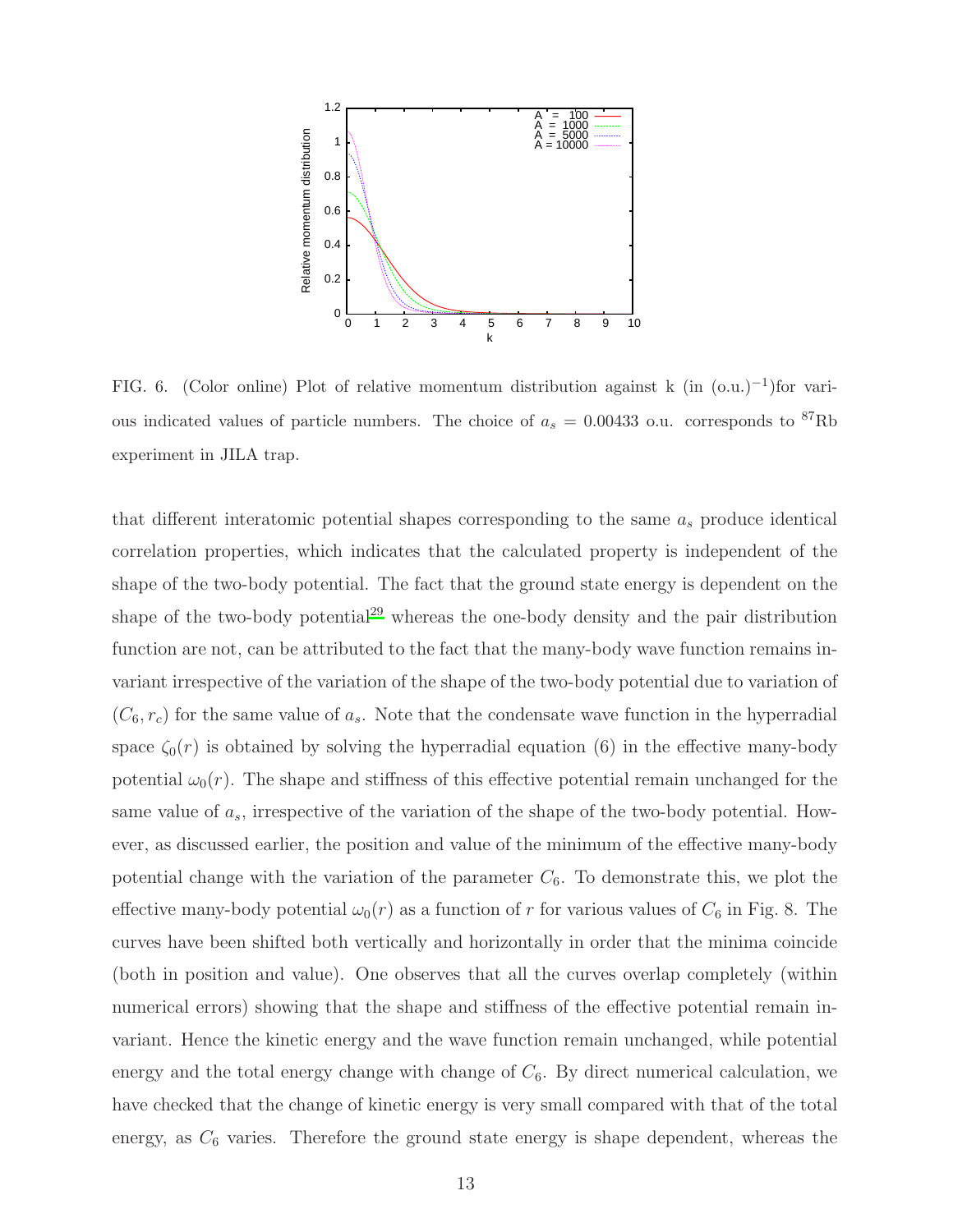one-body density and pair distribution function are not.



FIG. 7. (Color online) Plot of two-body correlation function against  $r_{ij}$  in o.u. for repulsive BEC with several indicated  $C_6$  parameters, all of which correspond to identical  $a_s = 0.00433$  o.u. with 10000 <sup>87</sup>Rb atoms in JILA trap. (The portion near the origin is magnified in the inset to show that the pair distribution function vanishes inside the hard core. The same is true for Fig. 5.)

## IV. CONCLUSION

In conclusion, the present work focuses on the one-body density and pair-correlation aspects of the zero temperature weakly interacting trapped Bose gas. The use of correlated many-body approach takes care of the effect of finite-size, where quantum fluctuation is important and gives a realistic picture of correlation properties. Due to the use of a realistic interatomic interaction and consideration of finite number of atoms in the trap, our results deviate from the earlier results<sup>[4](#page-15-14)[,8](#page-15-13)</sup>, but exhibit realistic aspects which are relevant to experiments. Our calculation is performed for a two-body potential (van der Waals potential), whose parameters can be adjusted to give both positive and negative scattering lengths, for Rb atoms in the JILA trap. Thus, our results are realistic and can be experimentally verified in future. Our calculations also verify the validity of the shape-independent approximation in dilute BECs for one-body density and pair-distribution functions. This is in contrast with the earlier observed shape dependence for ground state energies<sup>[29](#page-15-12)</sup>.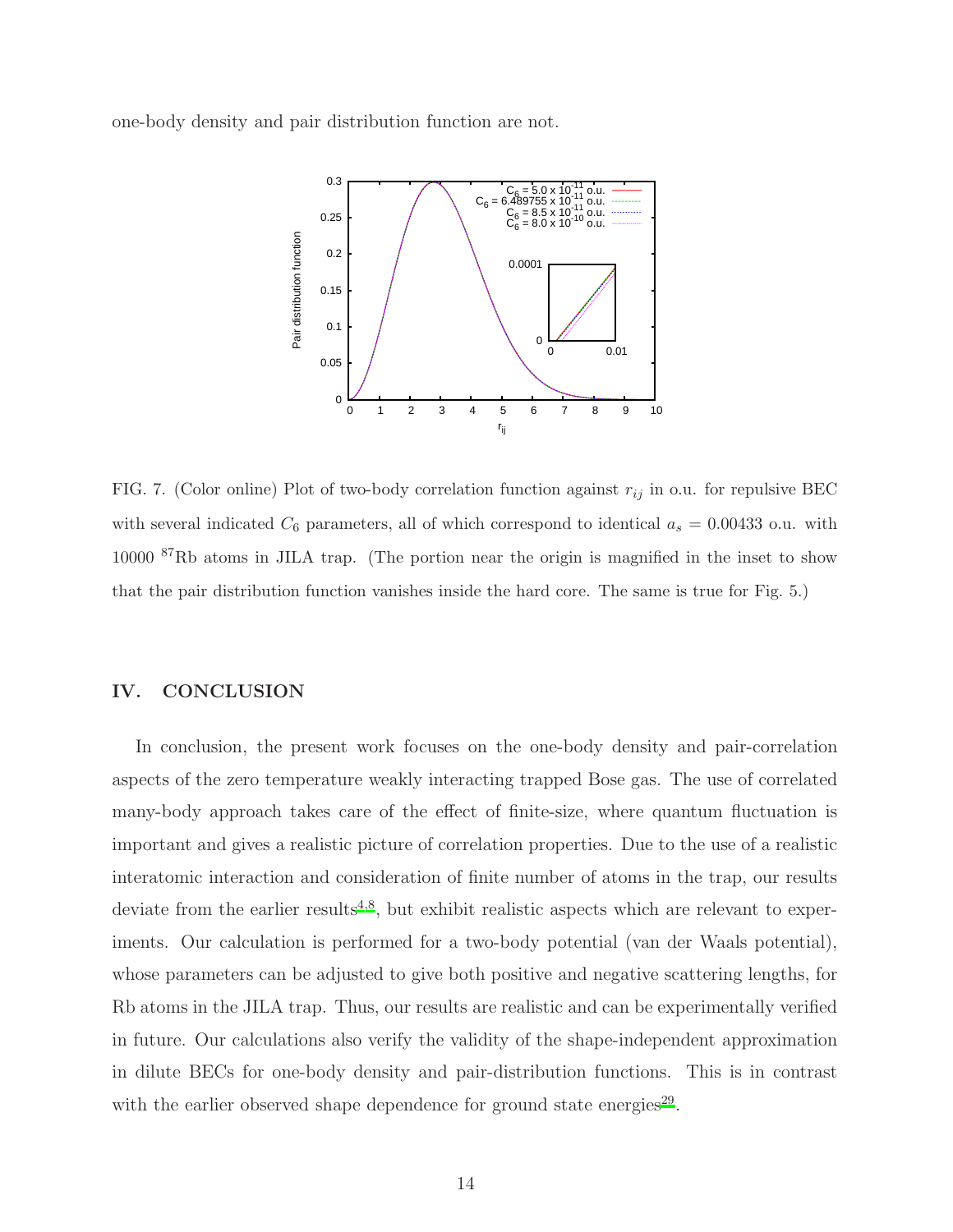

FIG. 8. (Color online) Plot of the effective potential (in o.u.) against  $r$  (in o.u.) for 10000  ${}^{87}$ Rb atoms with  $a_s = 0.00433$  o.u.. The curve corresponding to  $C_6 = 5.0 \times 10^{-11}$  is in its actual position. The other curves have been shifted both vertically and horizontally to coincide the minima (both in position and value). All the curves overlap completely (within numerical errors). This shows that the shape of the effective many-body potential  $\omega_0(r)$  is independent of the choice of  $(C_6, r_c)$ for the same value of  $a_s$ .

### Acknowledgement

We would like to acknowledge helpful discussion with L. Salasnich, S.R. Jain and G. Mussardo. This work has been funded by the Department of Science and Technology (DST), India under grant number SR/S2/CMP/0059(2007). BC thanks the International Center for Theoretical Physics (ICTP), Trieste for hospitality and financial support, where a part of the work was done. TKD acknowledges the University Grants Commission (UGC), India for the Emeritus Fellowship. AB acknowledges the UGC, India for the Research Fellowship in Sciences for Meritorious Students and the Council of Scientific and Industrial Research (CSIR), India for a Senior Research Fellowship.

## REFERENCES

- <sup>1</sup>E. H. Lieb and W. Liniger, Phys. Rev. **130**, 1605 (1963).
- <sup>2</sup>E. H. Lieb, Phys. Rev. **130**, 1616 (1963).
- ${}^{3}$ K. Sakman *et al*, Phys. Rev. A **78**, 023615 (2008).